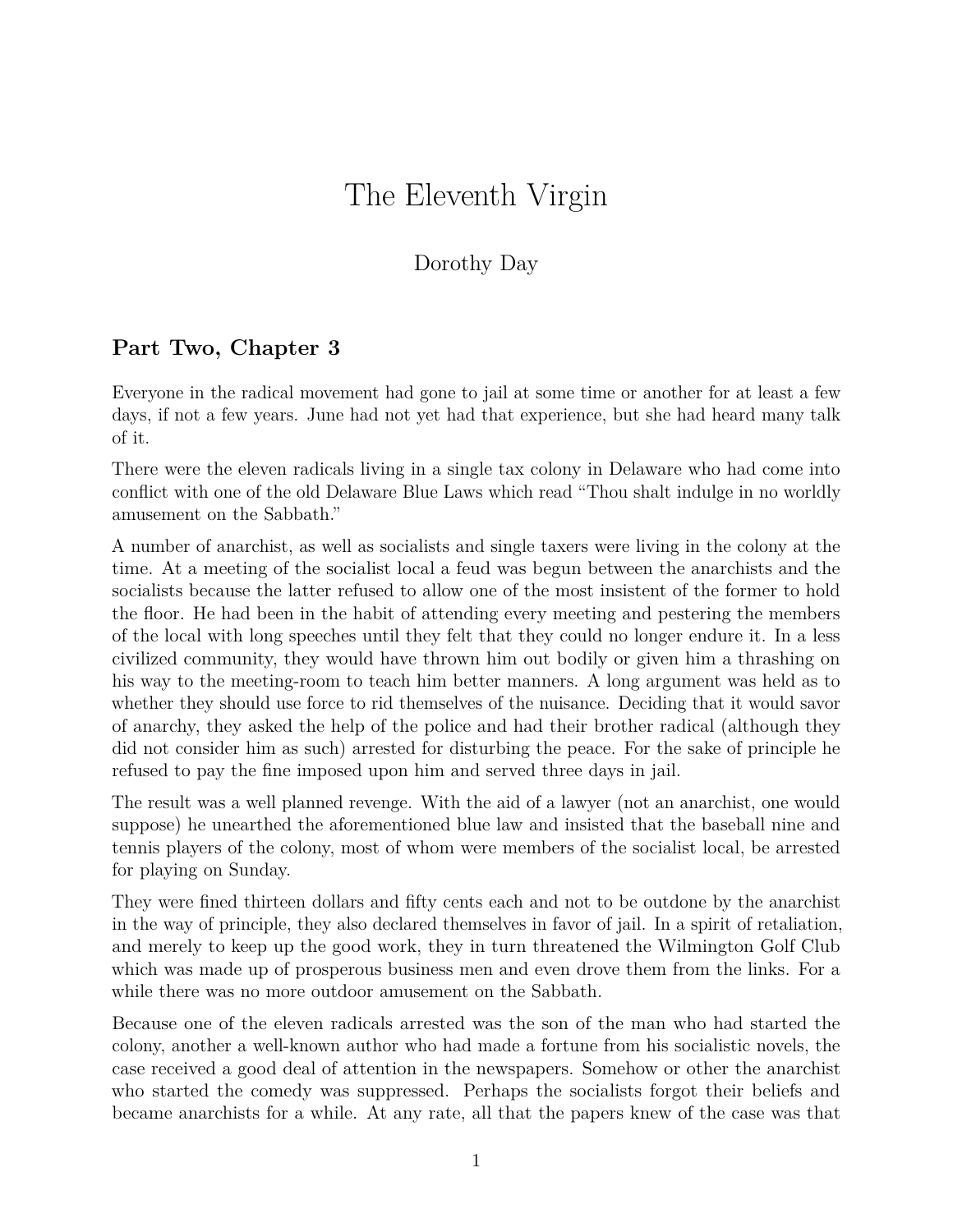the Wilmington authorities had swooped suddenly down upon the eleven members of the colony and on the most ridiculous pretext had arrested them. To all appearances, it was a case of plain persecution and the socialists made much of it. The author derived all the benefit possible from the publicity and ten years later when the case was forgotten by all but those who had played a part in it, he revived it in a lengthy work dealing mainly with his own persecutions. And somehow the truth never leaked out, perhaps because the eleven who were persecuted forgot what the truth was.

Practically all the cases of short sentences that June knew of had an element of humor in them. It is unfortunate, but true, that the more seriously devoted to a cause the victims were, the less comic the situation looked to them.

June had heard of another case, that of a young radical who was arrested for playing marbles on the Mall of Boston Common. The small boys who had enticed him into the game were chased, but he, due to the fact that he came from a good family and should have known better, was arraigned in court. Unfortunately he took this opportunity—as many radicals do—to make a speech on freedom in general but was suppressed in the middle of the first paragraph and sent to jail for a day.

And then Billy Burton came along with her experience. She sauntered into the basement café where June was sitting with Ivan who had a night off and joining them, ordered a tall mint julep. She was looking as bedraggled as usual and her brightly rouged lips only served to accentuate the pallor of her sharp-featured little face.

"What in the world have you been doing to yourself?" Ivan asked her. "You look like the devil. You look as though you were full of dope." It was usual with Ivan to be almost tactlessly frank with his friends.

"Just trying to be decadent, that's all," June told her. "There's a sort of wave of it going through the crowd. If you hear anybody murmuring about cats that crouch on pianos and howl with hoarse sweet voices like women, don't be alarmed. They're only quoting Baudelaire. But where in the world have you been for the last month that you don't know the local gossip? You're usually the purveyor of it."

"If you read the papers instead of 'Les Fleurs du Mal' you'd know where she's been," Ivan reproved his companion. "Miss Billy Barton has turned suffragette and has been in jail for the last thirty days in Washington. What's got into you Billy?"

"I'm not going in for causes, don't worry. I got hard up, that's all. Ejected from my studio, pay for drawings delayed, and I was sick of being broke. I met one of the suffragists who was on her way down to Washington to go to jail and went along, That's all."

"You're just trying to make a good story of it," Ivan scoffed. "That wasn't the reason you went. Are you really going in for suffrage?"

"The truth," Billy insisted, finishing her mint julep and ordering a cocktail. "But do you know, now that I've been in jail and with those suffragists for a month, I'm really enthusiastic about it. They've created such a stir down in Washington that I'm sure they'll get what they want. I wouldn't use a vote if I had one, but that doesn't keep me from joining them when they're making such a good fight. I approve of violence, not necessarily as undignified as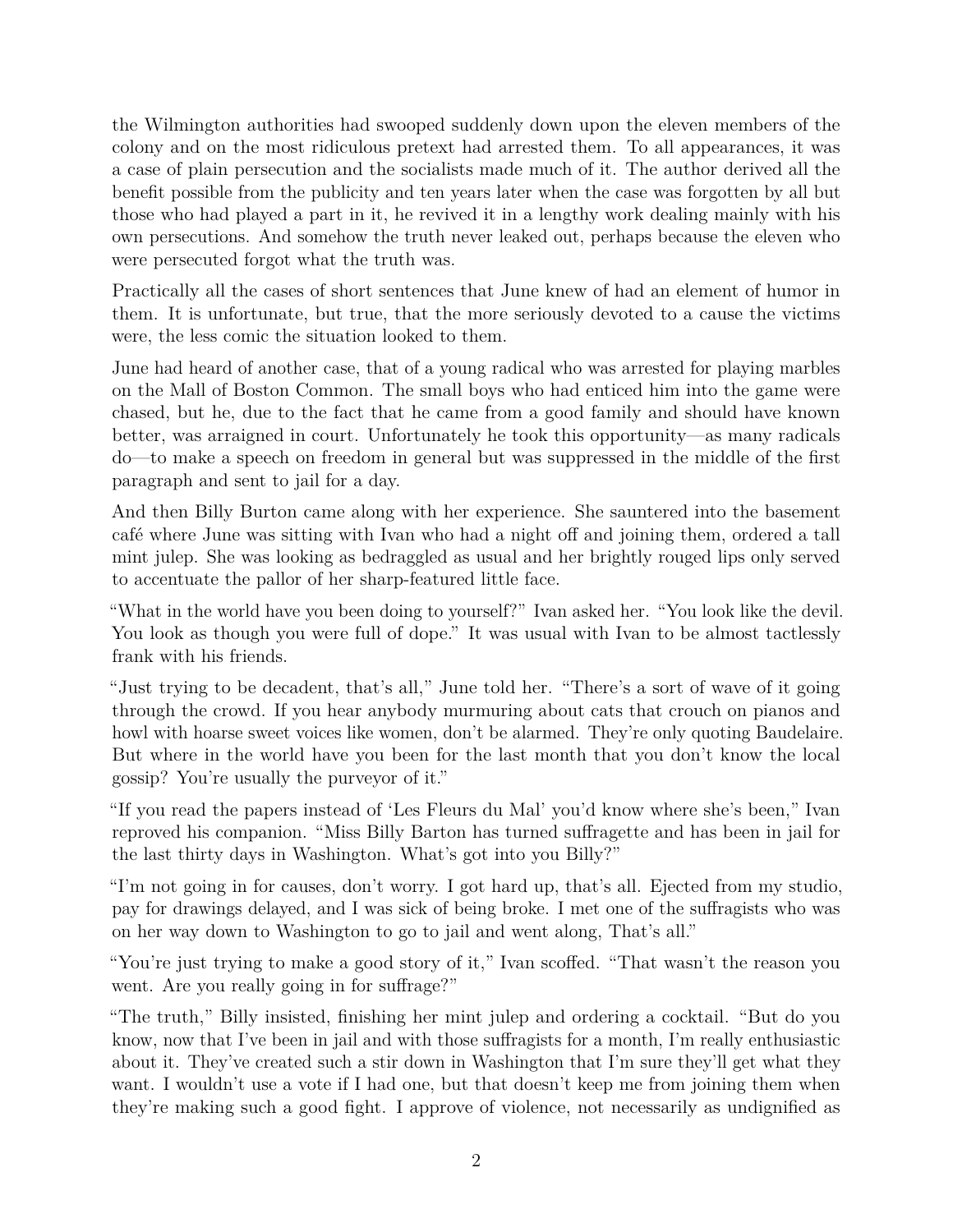that of England. But it is violence just the same when a crowd of women get arrested for picketing in front of the White House and sent to jail. And the way they've kept at it for the last year! You can't help but admire their persistence."

She beamed earnestly at them as she finished her cocktail and ordered a high-ball.

"For goodness sake," Ivan cried, "stop mixing drinks. Do you want to get sick and messy? You know I won't take care of females who haven't any sense in that way. If you want to get gently exhilarated take another cocktail, the same kind you had before."

"Lea' me alone," Billy mumbled with a straw between her lips. "I've dreamt of these drinks for the last thirty days and I must take the train and go back to Washington again tonight. They're going to have another demonstration tomorrow and I can't get a check for those drawings until after they're published."

Both Ivan and June offered to lend Billy whatever they had with them. "No, thanks," she said sweetly, "you know I just want to go. Why don't you go with me," she turned to June. "You're at a loose end now that the 'Flame' has been stopped. You might as well employ your time in doing something useful. You've served radicals of all kinds so why not be a suffragist for a time?"

June considered the idea seriously. "I don't see why I shouldn't go. I hate not to be working and I don't see what there is I can do just now. There isn't a job in sight and Daniel has finally managed to get in the service and is going abroad and Kenneth is working for the capitalist press and Hugh is busy with his book . . . . Why not?" And at a remark from Ivan, "If you can't do anything but protest this evening, you'd better go join that poker game that I lured you away from. Billy and I can then discuss jail in peace."

But Ivan preferred to hear Billy's story of her experiences and refused to leave them and the evening ended with his escorting the two of them to the train at the Pennsylvania station.

"All you need is a change of clothing while you're waiting to get into jail and some books to read when you get there," Billy said, so there was no packing to do. "And don't take anything valuable because it will only be stolen or spoiled before you get out. They're getting more and more exasperated with the prisoners and they're liable to try some rough stuff."

After all, it was really for the sake of a cause that June decided to go with Billy on her second expedition.

"What the suffragists are going to do this time, is strike for the rights of political prisoners," Billy had told her. "You see up to this time the women have just stood at the gates of the White House and when they were arrested and tried for disorderly conduct, they've gone to the workhouse—not the jail exactly—and worked out their sentences. They've had to give up their own clothes and wear prison dresses, eat the filthy food that is provided by the authorities and sometimes they were allowed to have books and sometimes they weren't. And sometimes they got their mail and sometimes they didn't. What they want to fight for is the right to have the privileges that are granted to political prisoners in every country in Europe—to keep their own clothes, not to have to work, the right to buy food and see their own doctors and lawyers and to have books and papers."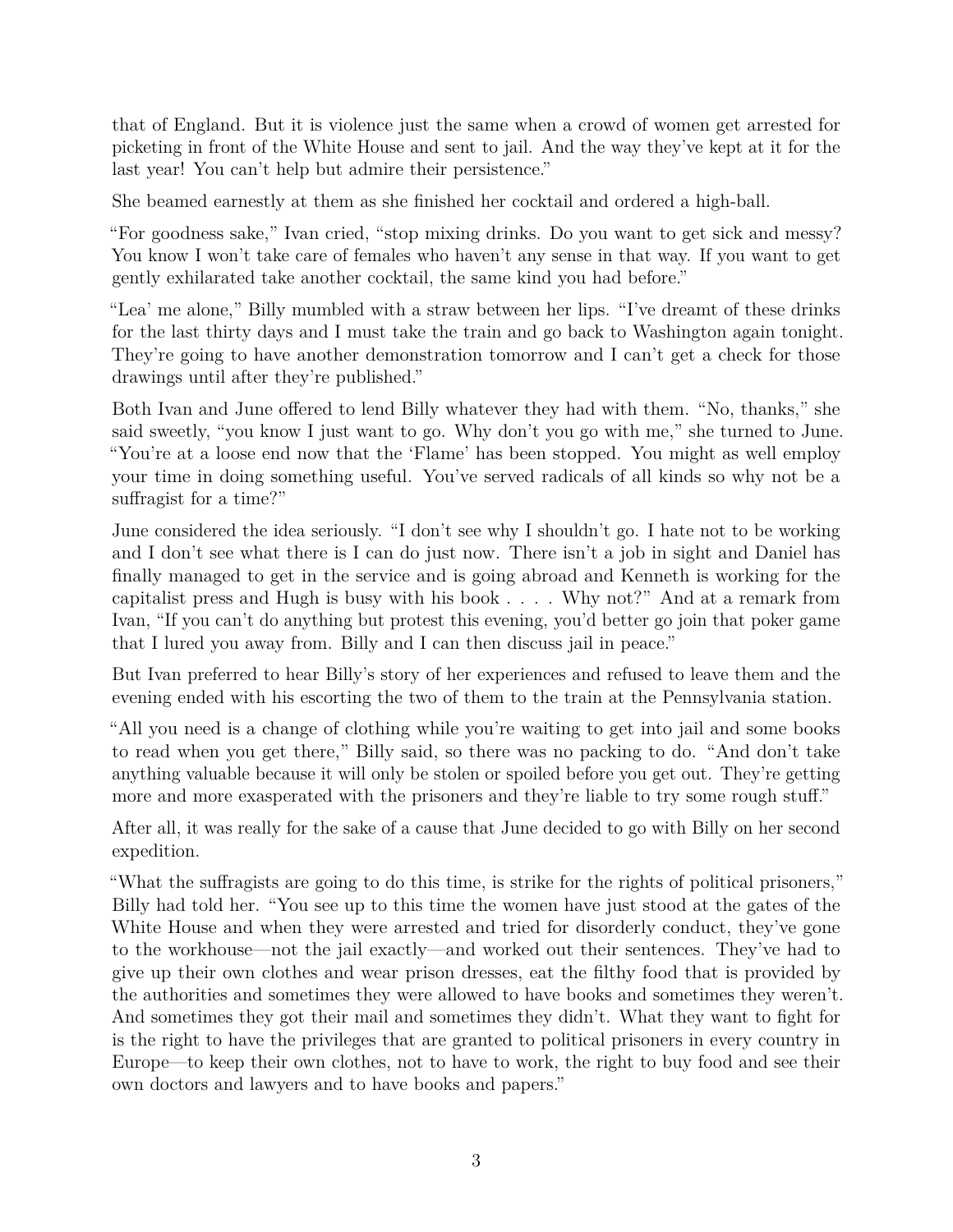"I think," Ivan agreed with her warmly, "that that's a cause that's worth fighting for. It will be the first time in the history of America that political prisoners have fought for their rights and it's about time."

"Especially since all these promiscuous arrests have been made," June chimed in enthusiastically. "This is a time for fighting and here's the chance for me. I've been feeling rotten to be out of it when all my friends are risking arrest for conscientious objection and for writing and working for radical magazines and publications. I'll go. Not for suffrage exactly, but for the rights of political prisoners of the United States."

It was to be a bigger demonstration than any other which had been made up to this time by the suffragists in Washington. When June arrived there for the second time that year, she found that thirty-five women had responded to the organization's call for picketers and represented many states in the union.

New York, as would be expected, was more represented than the others. There was Mrs. Bolton, the wife of a surgeon in one of New York's largest hospitals. A young Russian Jewess came from the East Side, leaving her husband behind her to take care of her eight month old baby. And there were Billy and June.

Chicago was represented by a woman aviator and doctor who practiced neither one nor the other of her professions. Her machine was held because she could not afford to pay a repair bill, and she had been concerned in a scandal in Chicago which led her to give up her practice and come to the east. (After the suffrage disturbances were over she worked as a street-car conductor and still later as a munition maker.)

Mrs. Prindiville, sixty years old, was the dignified representative of an old Philadelphia family.

Eleanor Arnold came from one of the few stubborn families on Beacon Hill in Boston, who refused to move from their traditional home to Back Bay. June deduced from later conversation with her that the real reason she came to Washington and to jail was to worry her father and mother who refused to allow her to marry a young anarchist, whom she had met at a radical club on Ashburton Place.

Two young Christian Scientists came from California and their religious fervor was only exceeded by their enthusiasm for suffrage. One of them was about to be married to a soldier who expected to be sent to France at any moment. But she had postponed her wedding in order that she might give her full attention to the suffrage work.

Old Mrs. Angell represented Florida and newspapers made much of the fact that she was eighty-six years old. She had been working for suffrage all her life and when she learned of what seemed to her a quicker way of attaining her end, she took the first train to Washington. The organization accepted her gladly. She was the most effective figure in the demonstration.

The youngest demonstrator was eighteen, a slim thing just out of school who looked four years younger than she was. Her sister was one of the leaders of the party. She was a quiet, gentle little creature and it was infinitely pathetic to think of her being locked in a cold "solitary" cell. She looked even more pathetic and young photographed.

And middle-aged maiden ladies and straight-backed school teachers completed the group.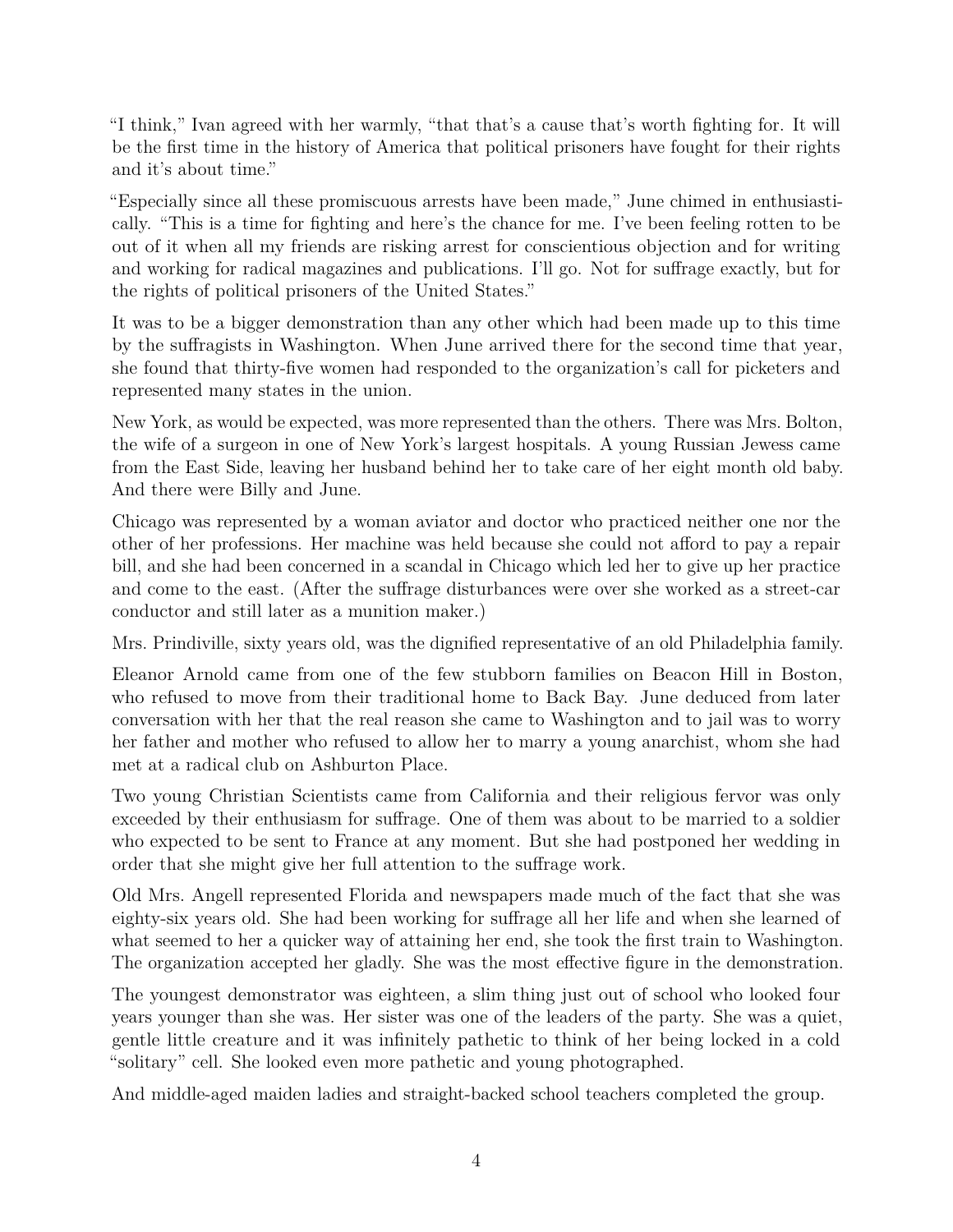After you had met the two women who were at the head of the movement it was easy to see why it was so many women clung to the cause and made a life work of it. They merely reflected the religious zeal which was undercurrent in the entire organization.

June had no opportunity to meet the head of the party. Jane Worth was already in jail—had already served two months of her sentence of six months and was now with one companion hunger-striking for the rights of political prisoners. The thirty-five women who were about to picket burned to join her, and when it was suggested to them that they hunger strike too, all agreed and ate the cakes of chocolate which they had been accumulating to eke out their prison fare. Jane Worth was a short, brown-eyed young woman of the south who had served her apprenticeship to the suffrage cause with her assistant, Helen Drummond, in London. Both had served jail sentences there and had returned to start a militant party in America.

There was something compelling about Miss Worth's eyes. It was said around headquarters that she could make a fractious devotee do anything she wished by just looking at her, backing up her steady gaze by a soft argument in a most ladylike tone of voice. June thought at first that these remarks arose from admiration, but the more she saw of the suffragists, the more she realized that it was something more than just admiration in the attitude of her followers towards her. There was a quality of blind adoration.

There was nothing militant about her appearance. On the other hand, her assistant Grace Drummond, tall, deep-chested, red-haired and vigorous, brought with her the atmosphere of combat. She was a type that appealed to June far more than little Miss Worth with her quietly compelling and assured eyes.

There was a story about her which some English friend must have repeated, for she never talked about herself, of a suffrage adventure which she had while she was in London.

She had been appointed by the suffragists as one having more than woman's usual share of poise, to smuggle herself into a reception given to members of Parliament and their guests and confront Lloyd George and make a speech. A thing which seemed at first thought impossible to do. In the first place it would be difficult to get into the reception as all the doors and windows were guarded against any outbreak of the suffragists. Once in, however, it would be easy enough to confront Lloyd George. The problem then would be to get him to listen to a speech. It wasn't to be thought that he would stand still and courteously listen to a suffrage appeal.

But Grace Drummond carried out the plan successfully. Enlisting the aid of a tall, broadshouldered young man, and borrowing the elegant equipage which the people who attend such functions have at their disposal, she dressed in full evening costume and sailed up to the door like a queen. Tickets were expected by the doorkeeper and her companion turned to her.

"Where are the tickets?"

She started to open her bag and then desisted. "But I expressly said that I had left them in your dressing-room" in evident but well-bred irritation.

She lifted her haughty eyebrows, he shrugged, looked at the doorkeeper and smiled as a patient husband will do, and the doorkeeper allowed them to pass.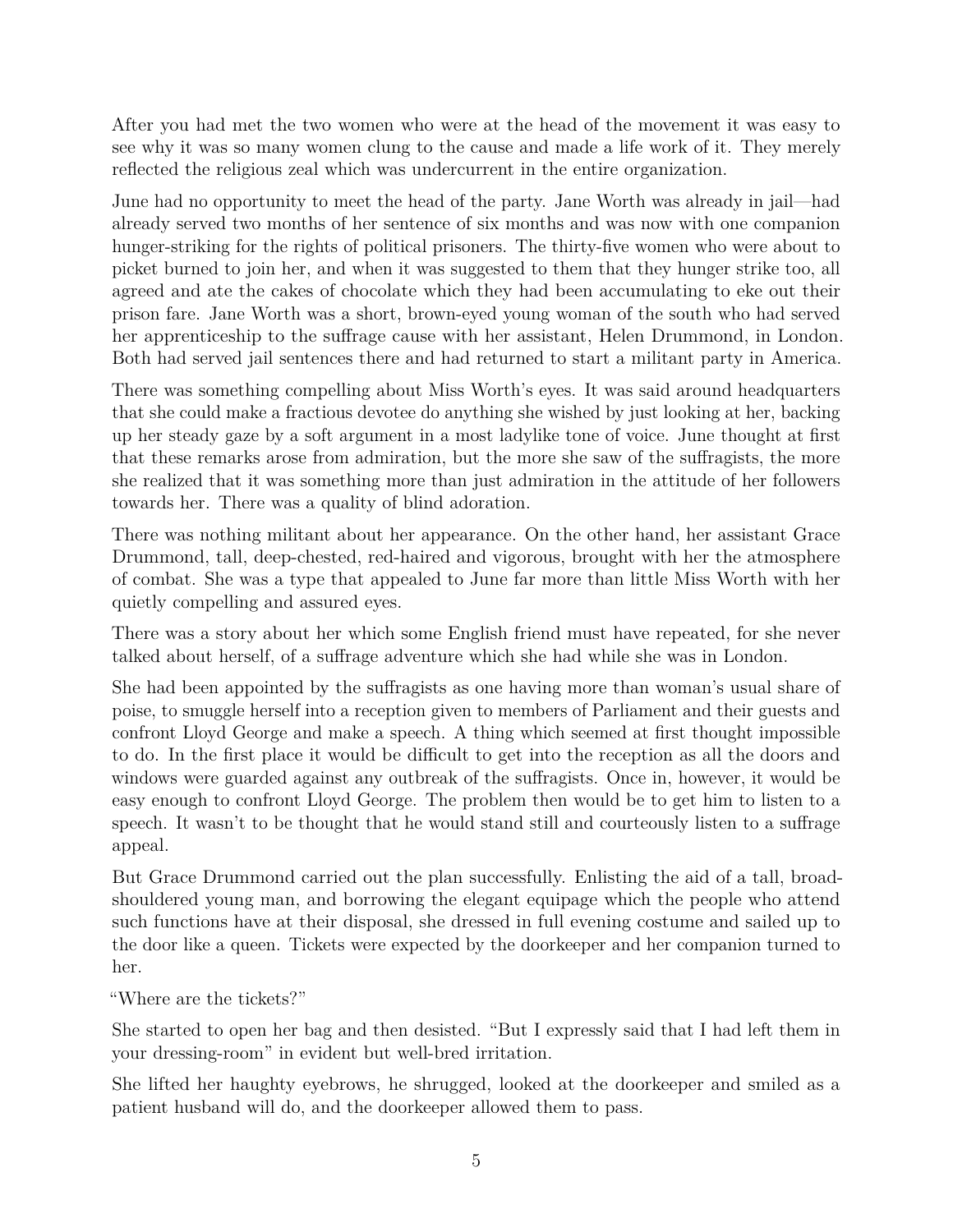What followed took more courage. In the midst of the reception when all the guests had arrived, Miss Drummond went quietly up to Lloyd George while her companion took his station directly behind the minister. When she began her little speech which she had been repeating frantically all the way in the cab, the strong young man seized the arms of Lloyd George from behind and held him fast. The minister couldn't release himself from the iron grip and it would have been most undignified to wriggle. So he stood and listened to what Miss Drummond had to say. Her remarks were short and swift and to the point and no one had time to interfere or do more than stand thunder-struck until the little scene was over. Then miraculously enough, the two were able to get away and the end of the story was that she sat in the cab and wept on the way back to the suffrage headquarters.

This was the woman who was to head the line of picketers and join Miss Worth in jail. Not that the headquarters were to be left without control during the thirty days or six months that the women were in prison. Many were there to carry out the directions and work of the militant party.

The parade began at the close of the late fall day, just at the time when the workers in the government buildings were on their way home from work. It was expected by both police and outsiders that the parade would take place, so the little park across from the White House was crowded with spectators, and the workers did not go directly home, but stood around and waited for the excitement. Many policemen held back the crowd and kept the road clear for the suffragists.

They started out, two by two, with colored ribbons of purple and gold across the bosoms of their dresses and banners in their hands. June was reminded as she walked in the slow and stately procession of the man at the head of the choir in the Episcopalian service who carried the cross. There was a religious flavor about the silent proceeding and a holy light shone on the faces of the suffragists. They forgot at that time the various reasons for joining the demonstration (June felt without doubt that there were various reasons besides that of suffrage, save perhaps in the case of Helen Drummond and those who had been working for the cause for years.)

To get to the White House gates you had to walk half-way round the little park, and as the procession moved forward in groups of six, the bystanders grew in number. There were old women, who cheered, young women whose faces glowed or were apathetic. Men were generally indignant, except perhaps the newspaper reporters, and they were enthusiastic because the suffragists were providing them with so many good stories. Some men shouted, "Shame! In wartime too! Hasn't the president enough to bother him?" and others hissed. By the time the third contingent reached the gates and took their stand there, small boys were jeering and trying to throw stones and groups of sailors and soldiers had come to the front of the crowd and were trying to wrest the banners from the hands of the prisoners.

The police had been very busy. It was all they could do to keep back the crowd and the little boys slipped between their legs and were unmanageable. But at the sight of the first group of suffragists, patrol wagons had been called for and when June took her place and began wrestling for her banner with a red-faced young sailor, the first one came clanging up the street, pushing its way through the crowd. One by one, the suffragists were passed along a line of policemen to the curb and assisted into the wagon. Their banners would have taken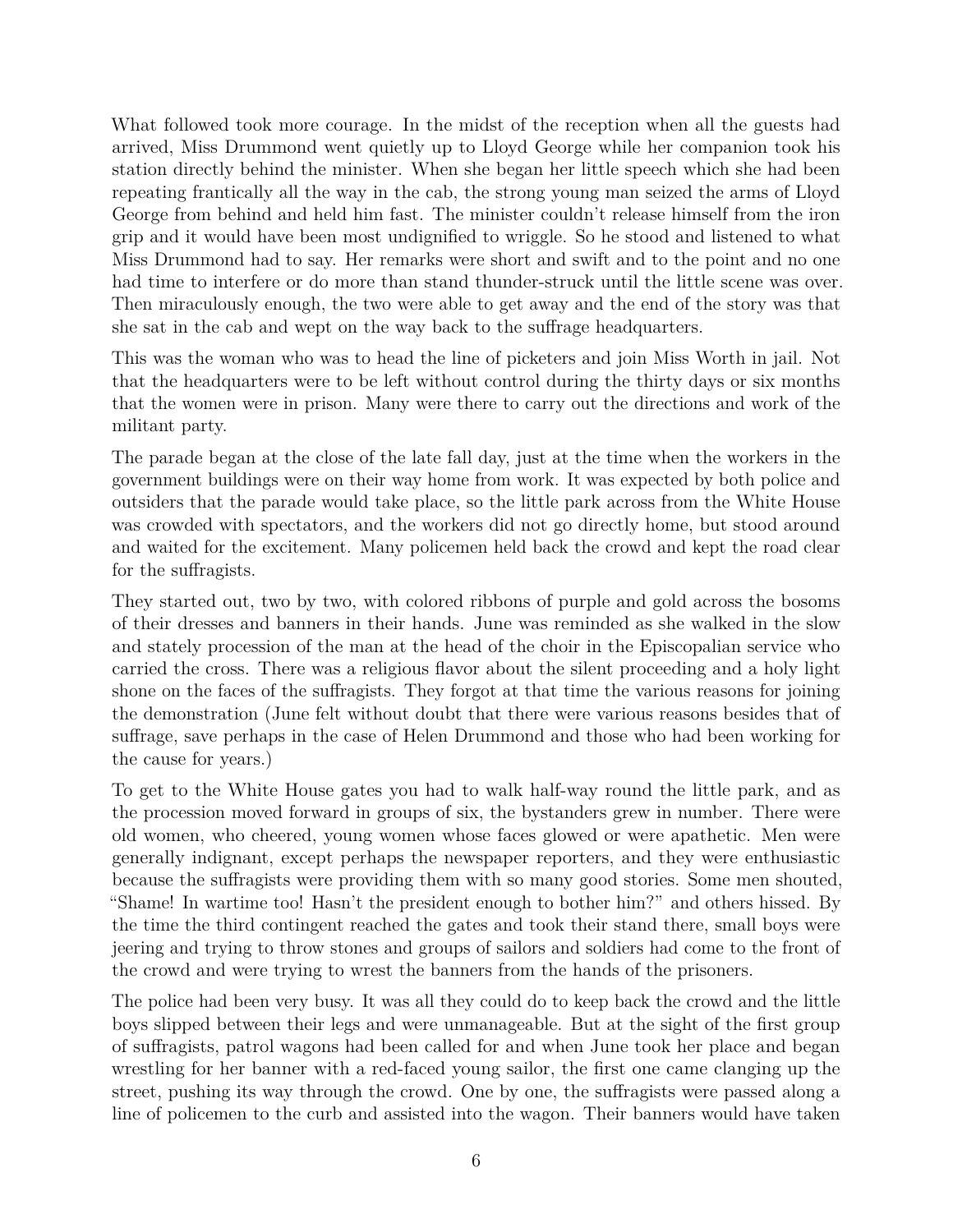up too much room, so they were piled on the roof. Then the wagon clanged its way out of the crowd and speeded through the streets of Washington to the Central Station, making as much of a demonstration owing to the banners on top of the car, as the parade had been.

All that was required of the women at the police station were their names and addresses and then they were released. Bail had already been provided and trial was set for the following morning at ten o'clock. But the next morning, the judge refused to do anything but pronounce them guilty and postpone sentence.

"He's afraid to sentence all of us at once," the suffragists said triumphantly. "We are too much for him!" And they picketed again that afternoon with the same result. Sentence was again postponed.

"We can go on picketing indefinitely," Miss Drummond pointed out, "but that is not what we want. We wish to be sent to jail because in that way more attention is paid to the cause and it's more likely there will be results. We've got to get to jail and hunger strike, otherwise Miss Worth and Miss Britton will be kept there hunger striking indefinitely. People won't be worried much at the idea of two women striking for a cause, but when thirty-five go to jail and start a strike, the United States will have to sit up and take notice."

So there was more picketing that afternoon and when they were asked their names in the police station, they refused to answer or to give bail. The result was that they were sent to a detention home which had no facilities for so many prisoners at once. They slept fifteen in a room which usually held only two and the next morning were again arraigned before the distraught judge.

"Isn't this fun?" Billy whispered to June when all were being sentenced to from fifteen days to six months in the city jail.

What she was alluding to were the speeches which all the middle-aged school teachers took the opportunity of making as they received their sentences. Their attitude was that of their profession and indeed the judge looked like a miserable small boy who knows he is in the wrong but doesn't quite know what to do about it. The same judge had acquitted some of these prisoners when they started their militant tactics and now he had to follow the order of someone higher up and send them to jail. He reminded June of her father, with his patient Southern drawl. He seemed to feel that what he was doing was not what a Southern gentleman should do. But without doubt, the women were, as Mr. Henreddy would say, "ornery."

Both June and Billy were sentenced to a month in jail. Old Mrs. Angell by reason of her years and feebleness was given five days. She stood up bravely and spoke scathingly to the judge and her little speech was almost the only one which June and Billy didn't snigger at.

Miss Drummond by virtue of being leader of the picketers received six months.

By general consent, the hunger strike started after they had received their sentences. So the scant meal of weak coffee and bread and oatmeal was the last one which they expected until their demands were granted or they were released. Not that they wanted to eat. There was too much excitement around to allow an appetite yet.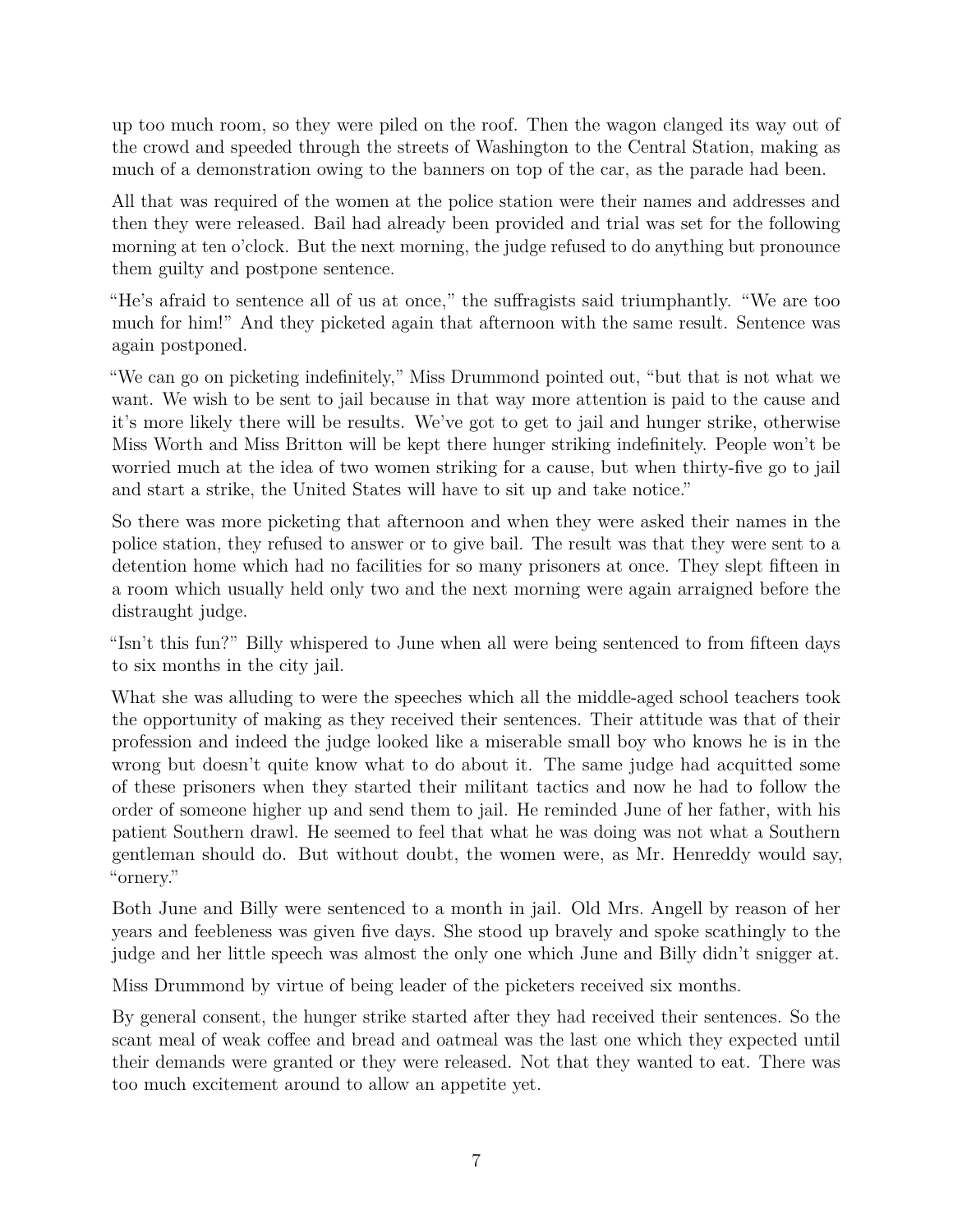For many hours the women had to wait in a little room back of the court and then at four o'clock more things began to happen. Prison wagons were brought, wagons that had only slits along the top for ventilation and were otherwise closed. Two of them sufficed to carry the prisoners to the jail and when they reached that barren institution on the outskirts of the town, backed by a cemetery and surrounded by dreary, bare fields, there was a long halt at the entrance. Evidently there was some hitch in the proceedings. After a low argument at the entrance, an argument which none of the women could hear, the wagons turned away and started off in another direction.

"Well, I'm surprised," Billy's pert little voice broke through the darkness. "They don't seem to want us. We were sentenced to the city jail and I know that there isn't more than one in Washington."

"They're probably taking us out of town to the workhouse," another woman said in a sepulchral voice, for many stories had been told of what the suffrage prisoners suffered at the hands of the violent keeper there. Talking was carried on in whispers until the two wagons reached the station.

It had been completely black in the prison wagons, but when the thirty-five women were ushered by a number of policewomen into a waiting train which rolled out of the station immediately, the lamps along the roads had not yet been lit.

June pressed her face against the window and watched the blue twilight pierced with the bare black shapes of many scrawny trees. Here and there lamps glowed in the farmhouse windows. In the west the sky still held radiance which gradually faded. It was drearily beautiful at that time of night, and all feeling of excitement dropped from the girl. The eager low voices of the suffragists coming through the noise of the wheels jarred upon her. Billy, sitting across from her also gazed silently out of the window.

"Somehow," June told her when they reached the little country station which was their destination, "life and struggle seem very tawdry in the twilight. This bleak countryside makes me feel that I should struggle for my soul instead of my political rights . . . . I feel peculiarly small and lonely tonight. I'm glad you're with me, Billy. We must stick together and probably they'll put us in the same cell."

But they weren't cell mates that first ugly night.

There was more waiting after they had been driven from the railroad station to the administration building of the workhouse. There a matron asked them their names and histories, which all refused to give.

Miss Prindiville, the stately representative of the Philadelphia family, was appointed spokesman and announced to the matron that they wished to speak to the superintendent before they were assigned to their cells. The matron sniffed, turned to her knitting and the thirty-five suffragists found chairs for themselves and prepared to wait. It wasn't until ten o'clock that Morrison appeared upon the scene.

He entered the room like a storm cloud, leaving the door open on the large porch outside, from which came the sounds of shuffling feet and expectant coughs.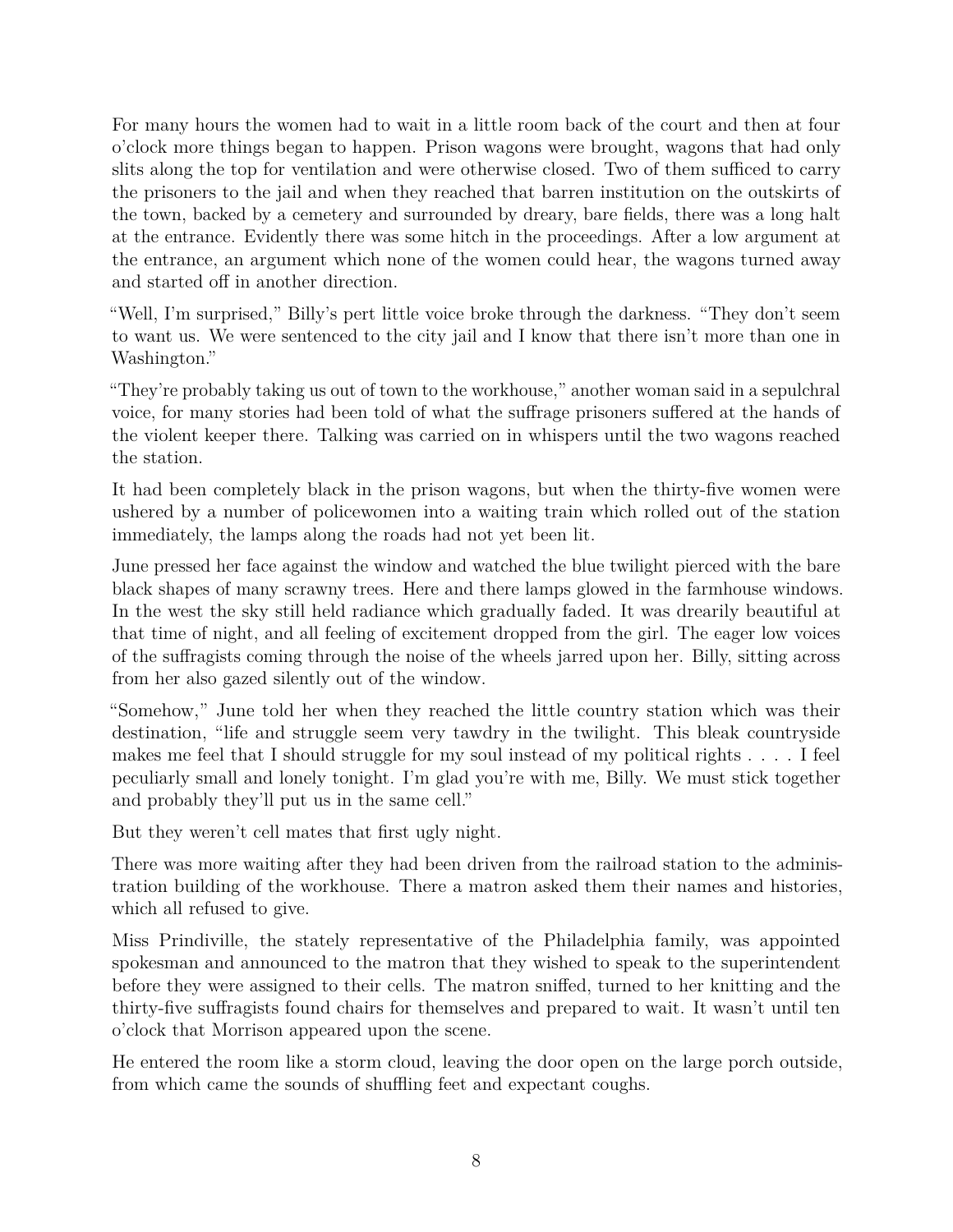"We wish to announce a hunger strike unless—" but Miss Prindiville was allowed no further words. Morrison turned to the door and beckoned and immediately the room was filled with men, two of whom seized the elderly lady under the arms and giving her no chance to accompany them voluntarily, lifted her out of the room. As she was pulled backwards through the door, she looked like the stiff figure of a dressmaker's dummy. Billy laughed hysterically and was immediately seized in her turn.

June made an instinctive movement to join her and was grabbed at by Morrison who stood there blazing triumphantly. As he reached his hand towards her she struck at him contemptuously and she had the satisfaction of seeing him start back and swear viciously before she found two men holding her fast by either arm. She had the feeling of being lifted, carried over the porch and along the path, before she felt her feet dragging on firm ground.

"I'm perfectly capable of walking," she told them fiercely. But they held her the more tightly, so she vented her wrath by kicking them on the shins whenever she had the chance.

They passed many white buildings gleaming in the darkness before they entered a bare stone building smelling strongly of steam heat and dampness and antiseptic. There on the other side of the room she saw Billy, sitting very straight on a bench which ran around the room and chatting brightly with her guards who tried hard to remain grim and unsmiling. June retained an antagonistic attitude and when she got up from her bench and started to walk to her friend on the other side of the room, she was pounced upon by not only her own guards but two more and pulled this way and that until she finally found herself at the bench she had set out for. She had little consciousness of struggling, but dimly, through the restraining arms, she heard a suffragist (even in that moment she identified her as one of the school teachers) screaming and futilely trying to pluck off one of her captors, which merely served to make them cling the more. Billy was laughing again, not hysterically but with whole-hearted enjoyment. June was too mad to laugh, but she knew she was grinning, grinning as she had seen David grin as a small boy when he was giving and receiving hard blows, a grin of pure wrath.

And then she was shuffled into a cell and the gate clanged on her and she breathed a sigh of relief.

"My dear child, are you hurt in any way? And isn't this splendid? It's the worst treatment the suffragists have had yet and with all the influential women we've got in here with us, the newspapers won't stand for it. They've been pretty hostile so far, but now they'll have to protest."

And June turned to find Helen Drummond straightening her disordered hair and dress.

"It reminds me of a stiff hockey game," June said, "when the other side plays dirty," and she too straightened her middy and felt tenderly of her arms and legs.

One by one, the suffragists were being led past the cell door and placed in cells along the corridor. Miss Drummond called to each as they passed, asking them if they were all right and trying to find out what had become of all her thirty-four charges.

And while she talked, Morrison stood at the door, his black eyes burning and his grey hair disheveled and threatened her with the straight-jacket, a gag, handcuffs—whatever he could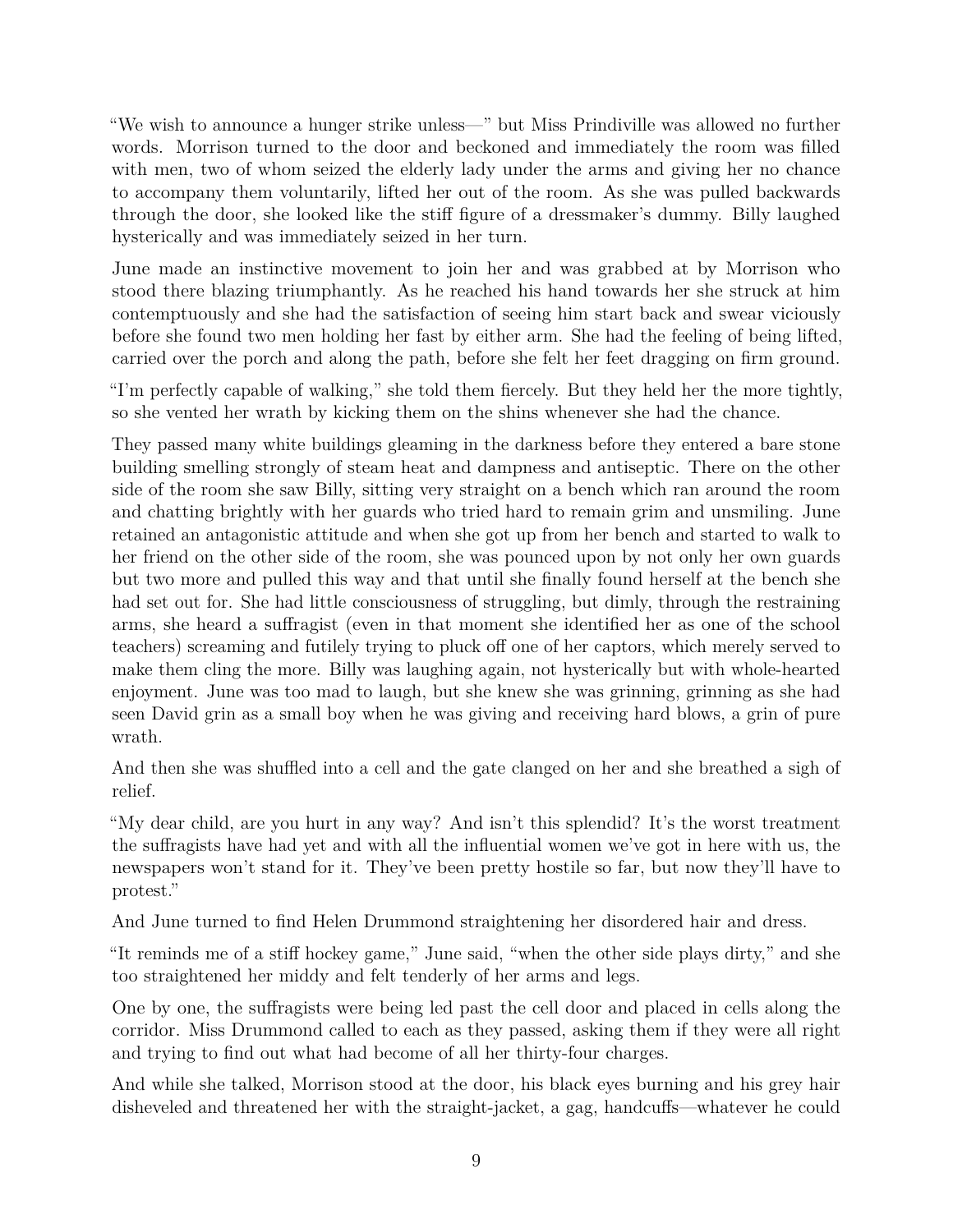think of. But he received no attention whatever and wrathfully ordered the guard to bring the bracelets and chain her arms high to the door of the cell. Which was done, much to Miss Drummond's satisfaction.

"Splendid," she murmured to June, her eyes shining. "It gets worse and worse." She was almost disappointed when an hour later the old guard who had obeyed Morrison's orders, shuffled quietly to their cell and unlocked the cuffs around her numb wrists.

"Got to keep 'em on all night, I'm sorry, Miss," he said. "I call it a shame the way that old brute—" and he went away mumbling to himself.

"Well, child, you'll just have to help me off with my shoes and you'll find two blankets over there in the corner. They're filthy, but we can't sleep without covers in this dampness. Do you suppose we can squeeze up together on that little slab?"

A slab was all it was and obviously meant for only one person. But Miss Drummond and June both being very slim, were able to stretch out on one of the coarse thick blankets which they had spread beneath them and keeping the other one well away from their faces, tried to rest.

And ever after that night, June loved the memory of Helen Drummond, not because she was a suffragist, but because she didn't talk of it at a time when it was quite pardonable to talk of nothing else. It was Conrad's novels and travelling and the spell of the sea which they talked of until they fell asleep which was very shortly, for both had the healthy weariness of youth which enabled the one to sleep in spite of handcuffs and the other in spite of continuous fear of falling off the narrow ledge on which she was poised.

They were awakened by a guard who came to the cell in the early morning to lead Miss Drummond away to what June afterwards learned was a padded cell reserved for delirium tremens patients. Not that any such slight matter could disturb her nerve.

All the long morning, June lay there on her stiff blankets waiting for something to happen, and nothing happened. Guards were stationed at the end of the corridor and when any of the women tried to call to each other, they were immediately silenced harshly. There was a disagreeable feeling of suspense in the air, and the suffragists worn out with the excitement of the day before, remained silent. Through the narrow ventilators at the top of the rear wall of the cell, the sun shone dimly for a time and then disappeared. But there was a remaining brightness which allowed June to examine her surroundings.

It was a small, square stone room with an opening into the corridor which was barred. At night the guards hung blankets from the outside to keep out the light from the electric lamp in the middle of the hall.

There was a straw mattress flung in one corner which the two women had not noticed the night before. This June put on the bunk which had been built in one side of the cell and covered with one of her blankets. At that, it was anything but comfortable. There was nothing else in the cell, which was scantily heated by a pipe which ran through one wall.

Towards noon, June judged it must be noon because the sun had disappeared from the slit at the back of her cell, the guard came and told her she was allowed to wash and she accompanied him thankfully to a toilet room at the other end of the building.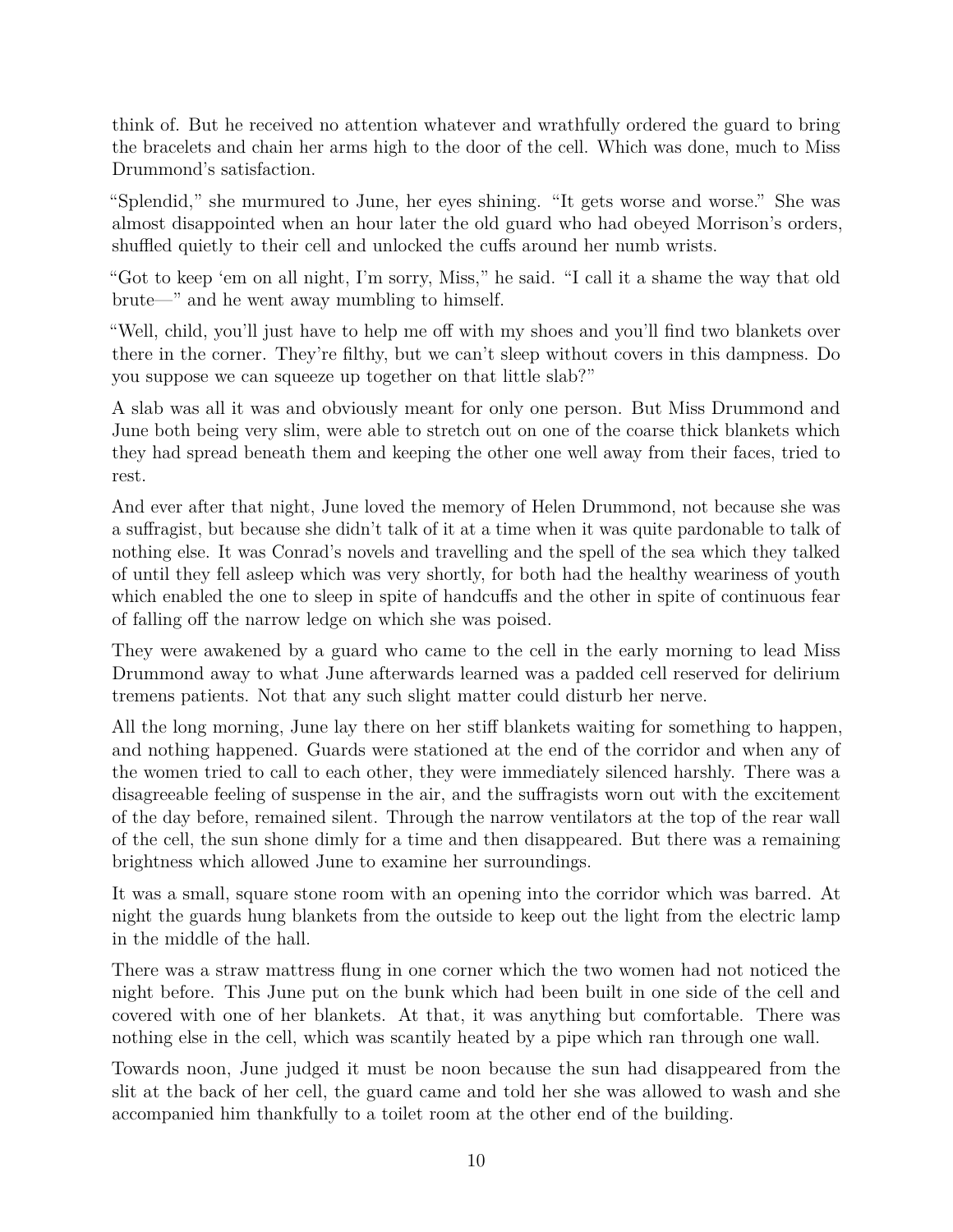And her oppression lifted for a moment when she saw Billy being led out of her cell at the same time, evidently for the same purpose. There was just time for a few moments whispered conversation while the two guards waited outside the wash-room door.

"They've taken all the older women somewhere else," Billy told her "and there's just six of the youngest left here. These are the punishment cells and I guess they think we can stand it better than the old ladies."

"We'll probably all get pneumonia," June said cheerfully. "This is worse than I thought it could possibly be. I'm aching with the cold and starving besides. How would you like to have a big steak from Brown's Chop House?"

"Shut up, for goodness' sake. Look, I slipped a couple of pencils in my shoe and some paper down the front of my dress. I've been drawing cartoons of Morrison all morning. If I only had some pins or something, I'd hang them on the wall for his approval when he makes his rounds."

June accepted her friend's offer to share the paper and take one of the pencils.

"I've gone through every pocket I have and only found a nail file and three handkerchiefs and I've been driven to making rag dolls as I did in school when I was bored to death."

"I'm two cells away from you," Billy said. "Get close to your door and holler to me whenever you want to. I'm not afraid of their old gags."

There was no time for more than this for the guards were indelicately pounding at the door, and Billy just as indelicately irritating them by calling "come in," which they could not do with the door locked. However, the girls thought it best to obey, fearing that the two men would vent their anger on the others when they were brought to wash, and went back quietly to their cells.

Somehow the afternoon passed and twilight fell, and the lights in the corridor were lit and shut out by blankets hung at the bars. And surprisingly enough, June fell asleep immediately, worn out by hunger and the aftermath of excitement and slept until late the following morning.

She woke cheerfully to the sound of Billy singing at the top of her lungs. She had no voice and evidently little sentiment, for the song was one of the Indian Love Lyrics, "Less than the dust beneath thy chariot wheels."

"Stop that noise," one of the guards bawled.

"Don't you like it?" she asked them gently. "Maybe this one is better," and she warbled a popular tune. But as soon as the men ceased to protest, she seemed to lose interest in music and there was silence again.

June had no opportunity to talk to her friend when they went to wash that morning. The prisoners were taken out one by one and locked in their cells before the next one's return came in order that they might not pass in the corridor.

At noon the prisoners were offered milk and toast, but refused to touch what was brought to them. An hour later it was taken away and the ceremony was repeated that night. The guards did not bring the same milk and toast that had been refused that noon. No, it was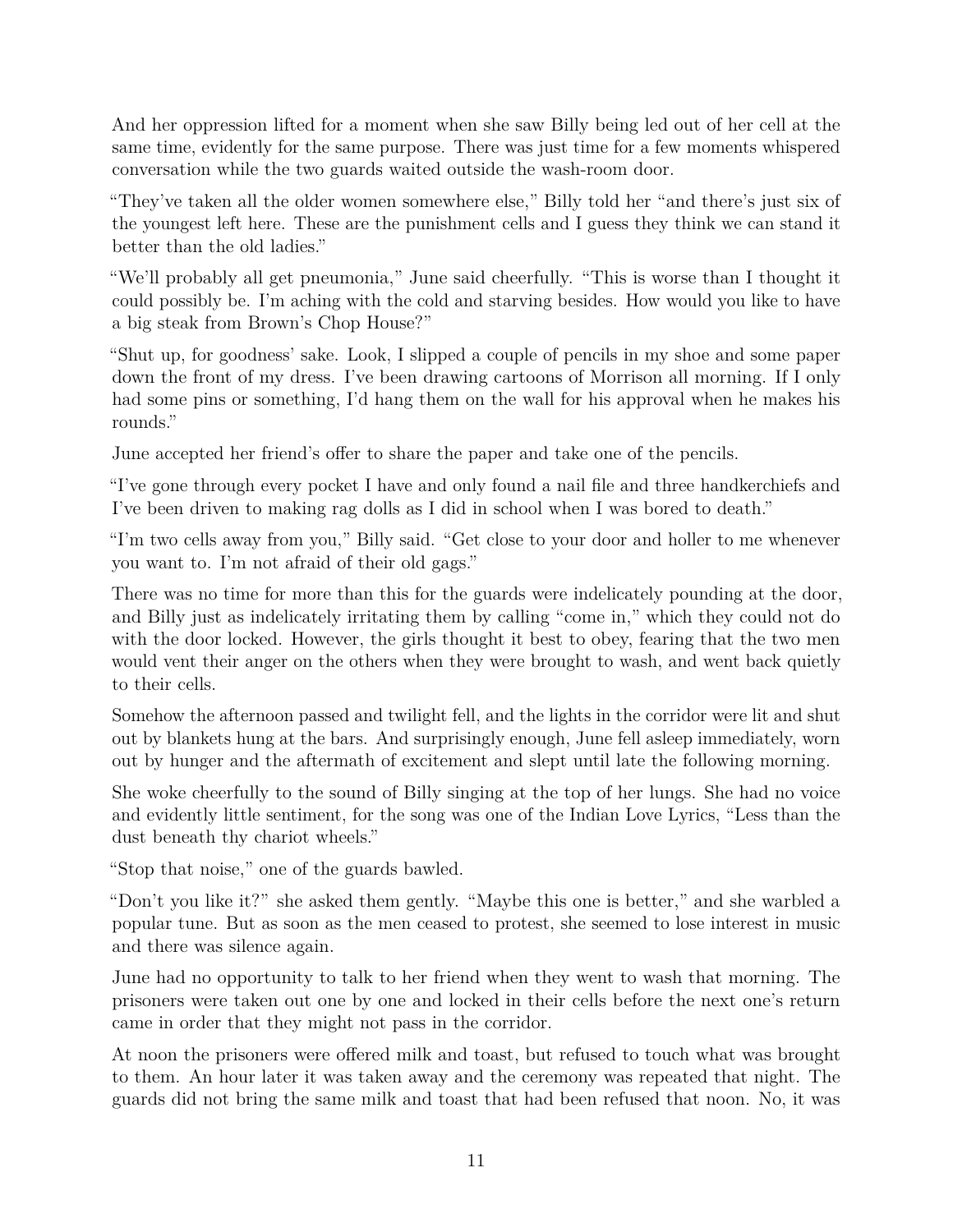piping hot and gave forth a most delicate odor through the damp smelliness of the cell. It was a refinement of torture.

"It's a great temptation," one of the girls called out, "but it's much easier when you remember that if we once start to eat, we'll go back immediately to prison fare and the work room. Remember the worms in the oatmeal!" Evidently she was one of those who had served sentence before.

And the third day of the hunger strike ended, drearily.

The vague greyness all about her became unspeakably depressing to June. The bar of gold which the sun left on the ceiling every morning for a short hour taunted her; and late in the afternoon when the cells were dim and the lights in the corridor were not yet lit, a heart-breaking conviction of the ugliness and futility of life came over her so that she could not cry, but only lie there in blank-eyed misery.

She lost all feeling of her own identity. She was no longer June Henreddy who regarded the obstacles of life as things to be met with a lifted chin and a smile. She could not throw back her head and shrug her shoulders and cast pain from her. A dull weight of it had descended upon her, the weight of the sorrow of all the world.

She thought of the little street girls she had known and talked and laughed with at Miss Prince's home. She thought of the months they had sat in cells and ugly work rooms of prisons before they were sent to Miss Prince. What was there to look back on in life and what was there to look forward to?

She remembered the stories she had heard before she came to the work-house of how Morrison had treated the prisoners handed over to him. The prison was one of the most modern. It was built on the cottage plan and men and women worked in the fields or sat at machines and sewed. Yet here were these solitary confinement cells, more bleak and barbarous than she could have imagined such cells could be. And there were stories of prisoners left in them for six months at a time. Six months! And thirty days stretched out before her interminable in their length. She would be utterly crushed by misery before she was released. There were stories too of a whipping-post, and bloodhounds wandering through the grounds to terrorize the prisoners. These things had been sworn to before a notary public by a former matron of the work-house and the superintendent had not taken the trouble to deny them.

And June lay there, passively enduring, after forcing her way into jail with thirty-seven other women—all in order that the papers might give the cause publicity and make the public think about suffrage. She could not realize what good suffrage would do when it came. Prisons had been undergoing a process of reform for a good many years and they would continue to be reformed until all prisons were abolished. Then Miss Prince's dream would come true.

The ultimate idea of the women who were at the head of the Birth Control Movement was the same. They alleviated conditions by starting a clinic and teaching women how to limit their families to the number they could afford to care for.

But many of the women who belonged to the suffrage party didn't believe in birth control, women in the birth control movement sniffed at the militant tactics of the suffragists, and both thought that Miss Prince's work to help street women futile. While Miss Prince in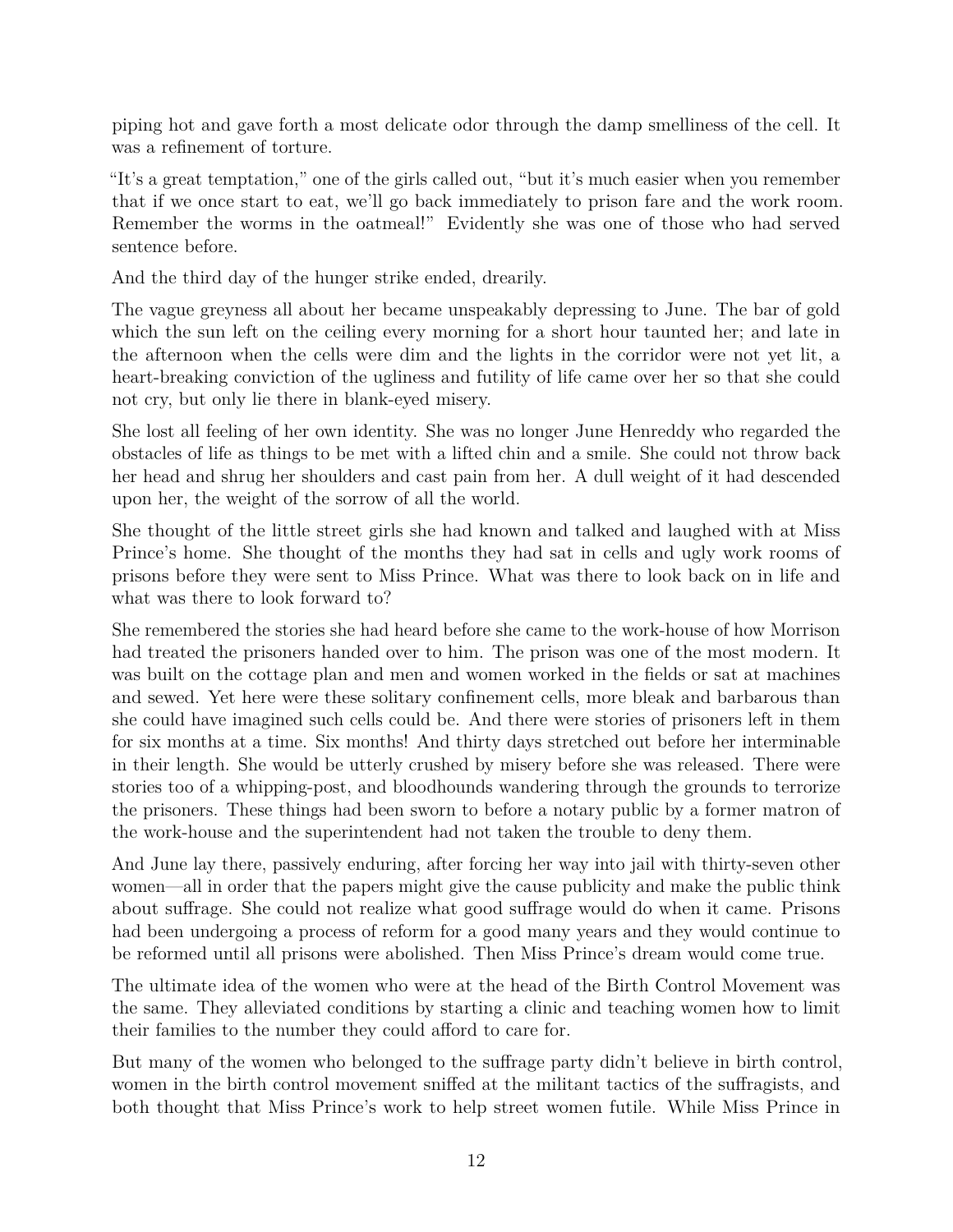turn disapproved of both birth control and militant suffrage and was in favor of the war. And pacifist women sniffed at the others. If they would only work together! But each group worked for its own end and ignored all others when they were not in active opposition to them.

The war entered too in June's survey of life. Most women were blindly patriotic and accepted the idea of war without knowing what war was. Everybody agreed that wars must end but as long as women who did none of the fighting entered into the idea of war with more than masculine enthusiasm, fighting would go on forever.

What was needed was a radical party whose platform would include such planks as birth control, pacifism, suffrage. You might as well indulge in the dreams of the Utopians and ignore the present day.

Meanwhile the incomplete and sullen silence of the place was broken by the far-off squealing of pigs at their evening meal, by the twitter of a sparrow just outside the ventilator, an occasional shuffle from a cell along the corridor as someone turned on her straw mattress.

These suppressed sounds tortured June. But worst of all were the hurrying footsteps. They were never moderate or leisurely or happy or complacent. Even the slowest of them hurried in a drugged sort of way.

If she could only detach them from the crowding thoughts of her mind. If she could only set them apart for what they were as she could the twitter of a bird. But do what she would they aroused a frantic feeling. A rush of thought, of expectancy came with them. She knew that something was about to happen; she hoped with all her heart that something would happen. And then nothing happened.

She had not realized before how grey footsteps could be. When she went to the bars of the cell to ask the guard for a glass of water she suddenly realized that her footsteps were as grey as his.

That night heavy dreams came upon her. She could remember few of them afterward, but there was one that aroused her trembling with perspiration and shaking all over. She had been in a theatre where a benefit performance was about to be given to a crowd of little children from a house of correction. They filled the main floor and the balcony and were chatteringly expectant. No one tried to keep them quiet and it was an ominous leniency.

When the actors came on and the play began a dread silence came on the young audience and whimperings of fear. For the players wore frightful death masks and were crippled and gruesome in body. One little child in the balcony gave a sudden shriek as he leaned over the railing and then as suddenly died. His limp body hurtled down on the children below and June's horror awakened her.

The cry seemed to ring in her ears still and the darkness fell against her so oppressively that she felt she could push it away with her hands.

There were other nightmares which came to her those nights of the hunger strike. One she had several times in her childhood and her mother had always come to her bedside to hold her hand until she fell asleep again. Somewhere, it seemed, someone was making cake batter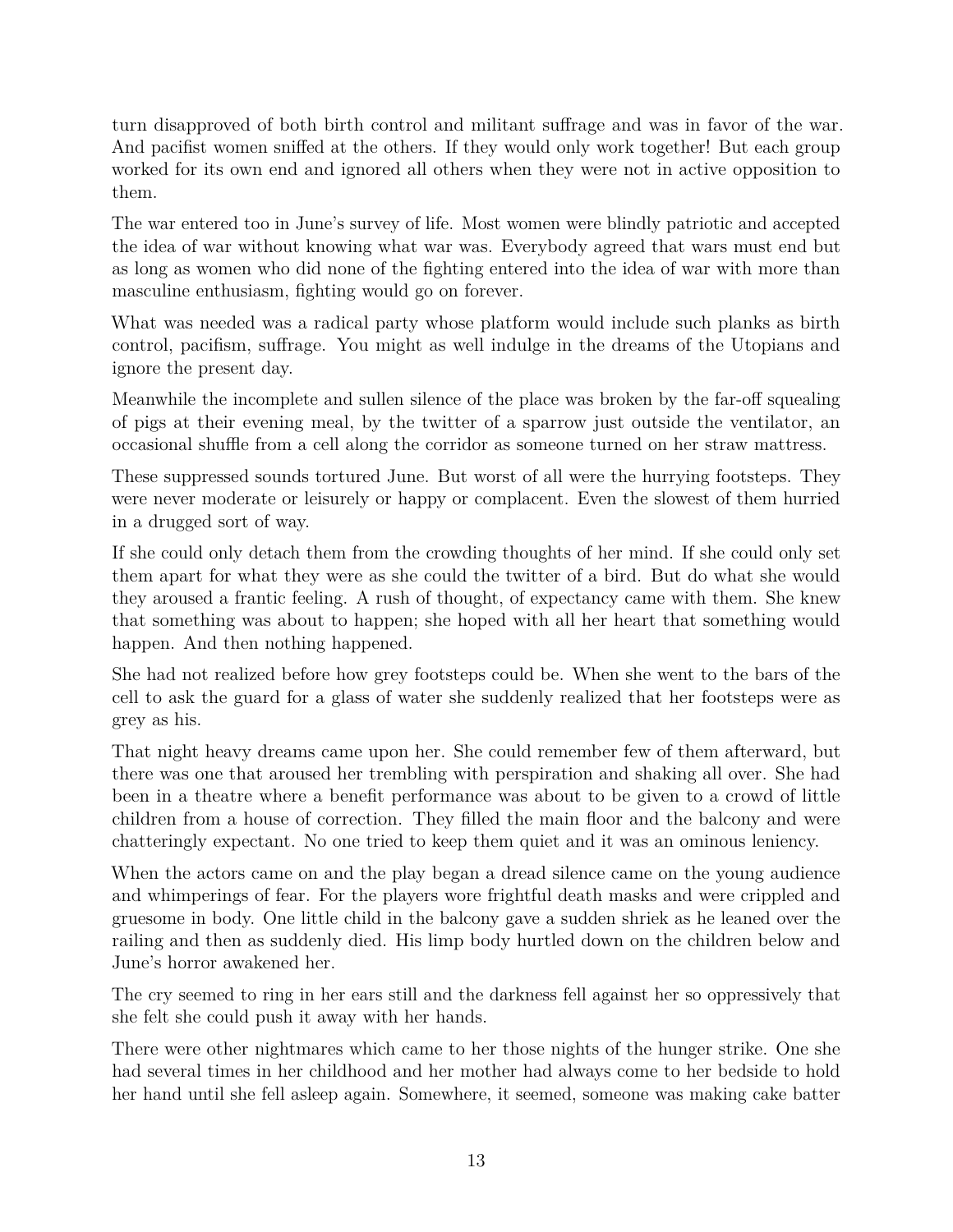in a huge bowl and the beating began far off in the distance and became louder and louder until she was totally surrounded by the hideous clamor and wrested herself from sleep.

Harder to shake from her was the feeling which came to her as she was about to drop into a doze. She felt herself swelling larger and larger and nothing would dispel the impression until she sat straight up in bed and pinched at herself to keep awake.

She lay and sobbed finally at the futility of trying either to sleep or to remain awake.

For five days the toast and warm milk was brought to the cell three times a day, and three times a day it was taken away. If you drank all the hot water you could when you were led tottering to the wash-room at the end of the corridor and then clamored all the rest of the day for more hot water, you could get rid of the empty feeling. The hunger wasn't so bad, it was the dimness and the cold.

One of the Christian Scientists asked the guard for a Bible and Bibles were passed around to all of them.

"Know the truth, Betty dear," one of them called out to her sister and the other one said, "Yes, I'm reading the ninety-first psalm."

June tried to memorize it but the verses became strangely jumbled. Occasionally Billy piped out at her and sometimes she sang. June blessed her.

The sixth day came with hurrying footsteps and this time something happened. The six girls who remained in the punishment cells received visits from no less than three doctors and later in the day were taken out into the cool, crisp autumn day where they could see the sun setting over the woods at one side of the colony.

Their new quarters were in the hospital building where the rest of the women had been confined and owing to lack of room, two were put in each narrow room. Billy and June were together, and there were no nightmares that night. Whenever they pleased they were allowed out of their rooms by the matron who sat sewing in the warm hall and two by two they could go down to the shower room at the end of the hall and bathe and drink all the water they wished.

And the next day the strike was broken by the announcement that in a few days they would be transferred to the jail where they should have been received in the first place. Their clothes were returned to them and the chubby-faced matron and white-clad interne tried to provide them all with books and magazines.

The remaining days were marked by delicious but hardly satisfying meals of milk, toast and finally a chicken dinner. Then the thirty-five prisoners were piled into touring cars and driven to Washington through the invigorating air with a smell of snow in it. It was the first week in November and the woods still glowed in spots and the sun was warm.

"The Washington jail is a joke" said Billy. "In fact the whole thing is a joke, now that we've got out of those damnable punishment cells. Notice the protesting way they accept us when we came this afternoon?"

"They've certainly granted our demands to be treated as political prisoners," June agreed, "even though they haven't formally announced the fact. I've been put on a diet of four eggs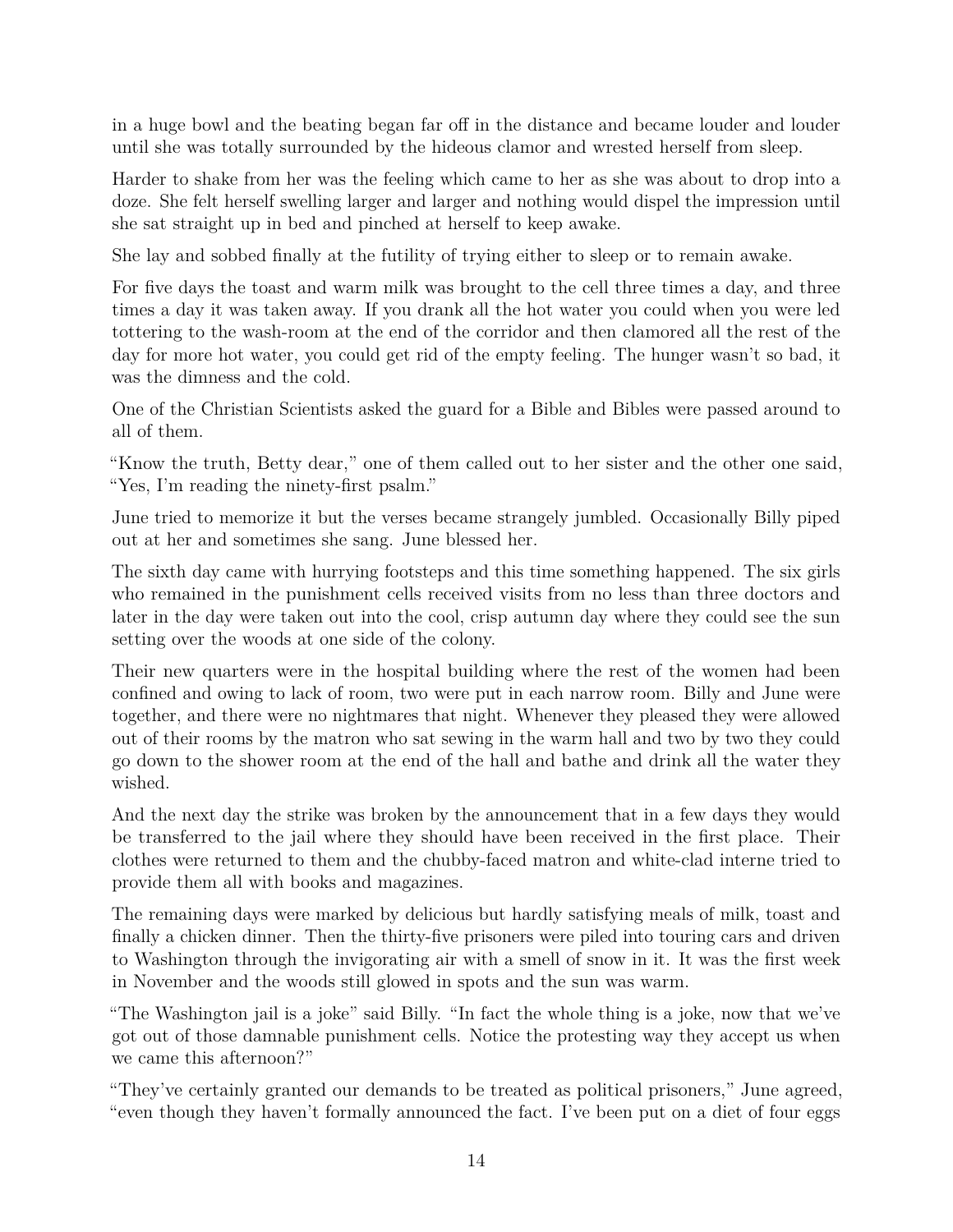and a quart of milk a day and given permission to buy all the fruit I want. And this morning I received a package of letters from my admirers, all unopened and I have four books to read."

The cell that had been assigned to the two—or rather which they had chosen for themselves, for they had been turned loose in the female section and allowed to choose from three tiers of cells—was on the top tier and furthest from the matron's prying eye. There was more air there, too, for the high windows which stretched from the first to the third tier were kept open at the top by the request of the suffragists, a request which was granted after previous skirmishes. The first prisoners who had come to the Washington jail had broken the windows with whatever there was at hand to throw when the matron refused to keep them open. Also they had been kept locked in their cells while the present thirty-five were allowed freedom to wander around the female quarters from eight o'clock in the morning until eight at night. Then the gates clanged and the lights went out and all you could do was lie in bed and talk.

On the other side of the female quarter were the cells for colored prisoners, most of whom worked around the jail. There were three girls awaiting trial for murder and many who had been arrested for disorderly conduct and drunkenness. They kept up their chatter after eight o'clock at night and giggled and sang and quarreled, laughing at the matron who puffed up and down the steps to quiet them.

Before the gates were closed and the work for the day was over there were card games on the third tier while one darky kept a look-out for the matron; and shimmy dances up and down the corridor while a row of black faces gleamed along the line and hands beat time to the steps of the dancers.

Saturday night the six tubs at the end of the corridor—the suffragists could not bathe because the same tubs were used by the colored girls—were filled again and again and there was a steady tumult while the girls scrubbed and primped and bound their hair down around their heads in order that it would be straight for the next day.

For Sunday was the one day in the entire week that they caught a glimpse of a man. There were two services held during the day, and both times, the two balconies on either side of the auditorium were filled. Hundreds joined in the melancholy hymns. The men and women were separated by the width of the little hall, but during the two hours of worship they sat there casting hungry eyes at each other. June saw sex and felt it at its crudest and was stirred by it, yet somehow disgusted that the excitement should affect her.

And that night the dances of the colored girls were wilder than usual and they quarreled more viciously than ever, before the three tiers of cells were finally silent.

The days passed, each one like the other. Billy drew pictures of the colored girls dancing in their shifts, and June as she appeared when descending from her upper bunk in the morning. June read "Fortitude" by Walpole and somehow regained the personal consciousness which she had lost at the work-house. Life ceased to seem so futile and all endeavor regained a semblance of nobility.

"I begin to feel as though it were about time I did something," she told Billy.

"What do you mean 'do something'?" Billy asked, looking up from the free verse poem she was writing to a former lover. It was her twelfth and she said she was going to write a book